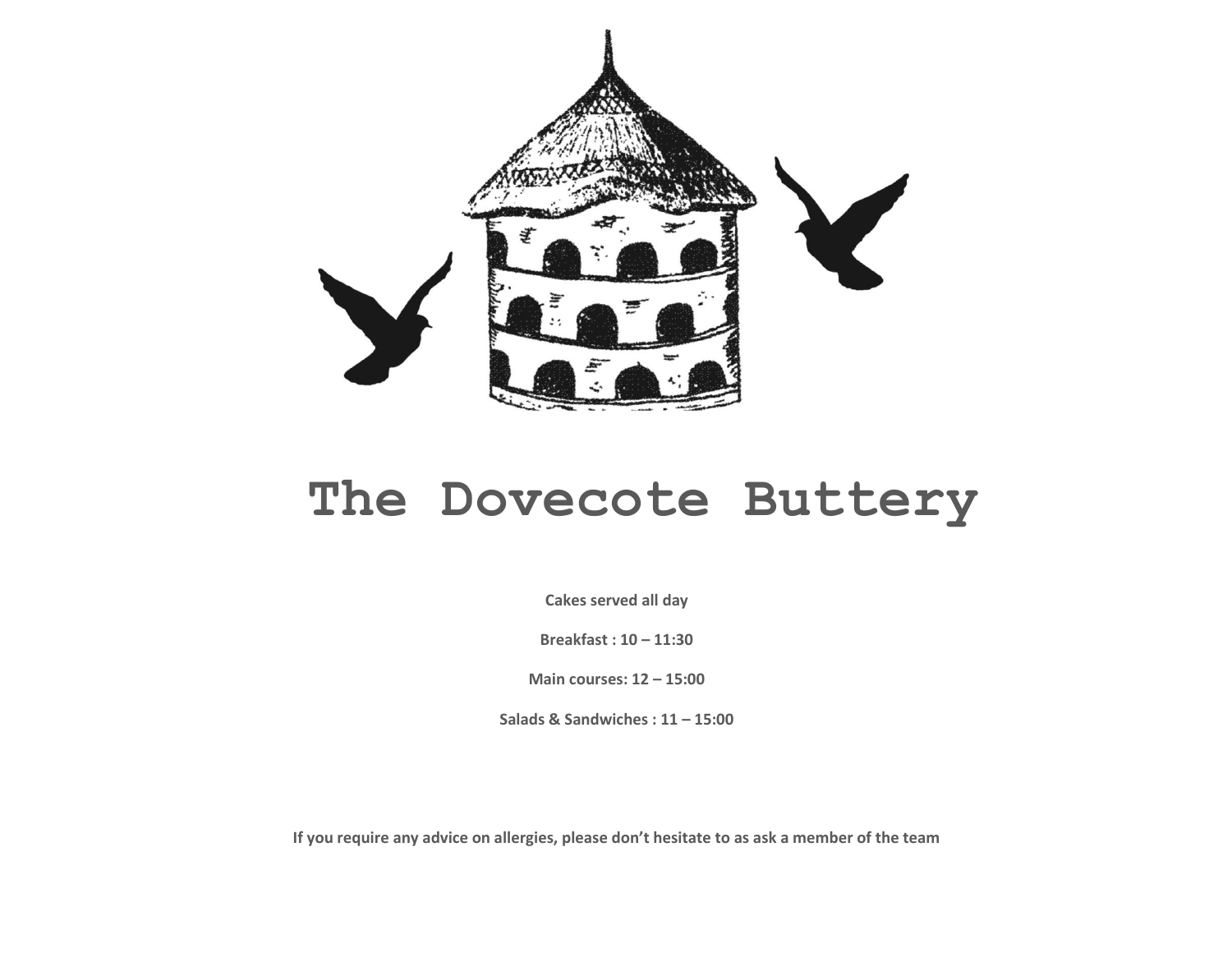## **Drinks**

| Hot Drinks                             | Luscombe Organic Juices                    | Soft Drinks            |
|----------------------------------------|--------------------------------------------|------------------------|
|                                        | £3.75                                      | £2.20                  |
| Tea/Specialist Tea                     |                                            | Glass Bottle Coke      |
| £2.75                                  |                                            | Glass Bottle Diet Coke |
| Filter Coffee/Americano                | Orange Juice                               |                        |
| £3.00                                  | Wild Elderflower Bubbly                    | Water                  |
| Double Espresso                        | Sicilian Lemonade                          | £2.50                  |
| £3.50                                  | Ginger Beer                                | Sparkling Water        |
| Cappuccino                             | Apple                                      | Still Water            |
| £3.50                                  | Raspberry Crush                            |                        |
| Latte/Iced Latte                       |                                            |                        |
| £3.50                                  |                                            |                        |
| Baileys Coffee                         |                                            |                        |
| £5.25                                  |                                            |                        |
| Flat White                             |                                            |                        |
| £3.50                                  |                                            |                        |
| Hot Chocolate/Mocha                    |                                            |                        |
| £4.00                                  | Jazz up your coffee with delicious shot of |                        |
| Hot Chocolate, Cream &<br>Marshmallows | Specialist coffee syrups for just 50p      |                        |
| £4.95                                  | Amaretto, Vanilla, Hazelnut or Caramel     |                        |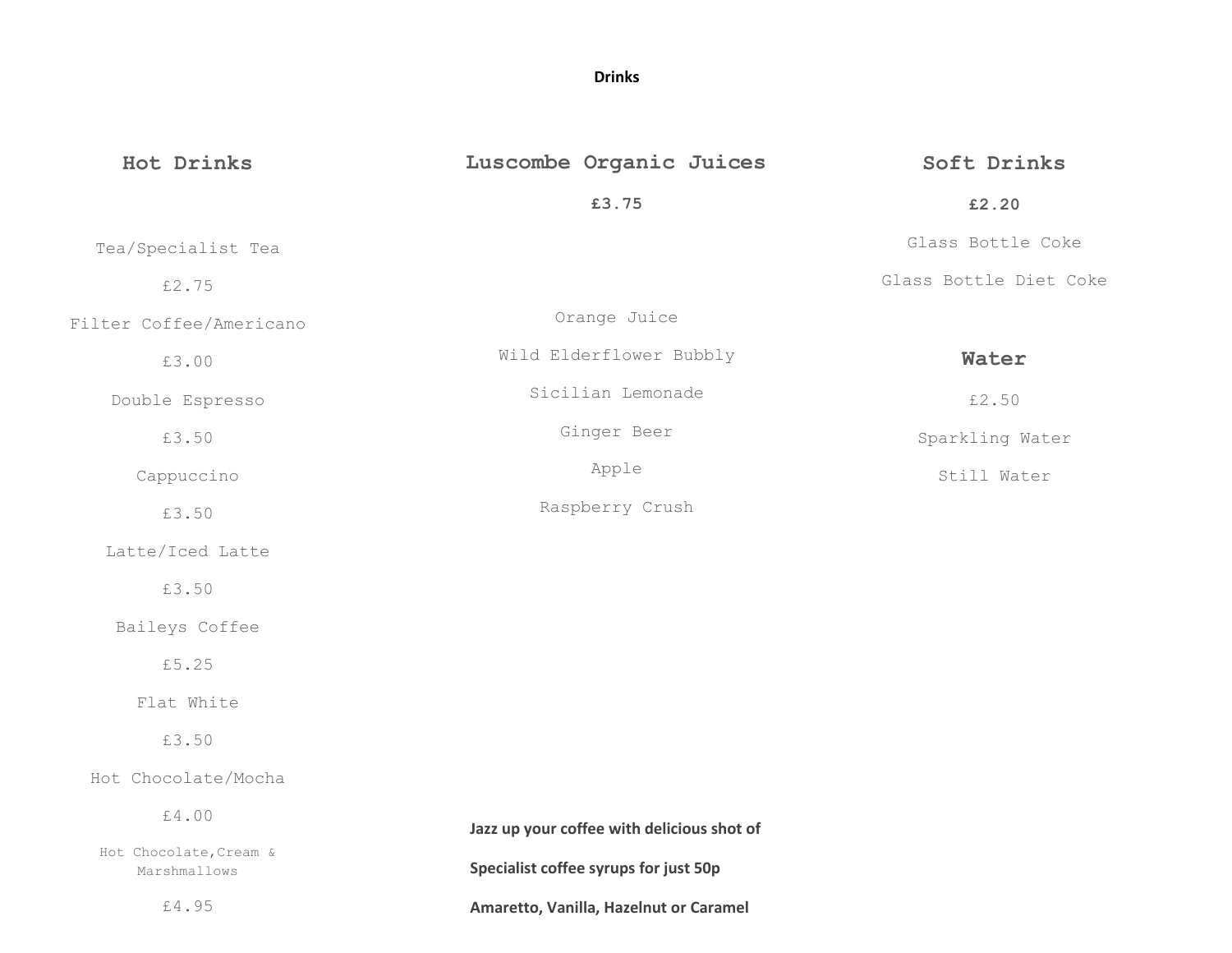# **Main Courses**

| <b>Buttery Classics</b>                                                                 | <b>Burgers</b>                                                                            |                                                                      |  |
|-----------------------------------------------------------------------------------------|-------------------------------------------------------------------------------------------|----------------------------------------------------------------------|--|
| Sausage & Mash                                                                          |                                                                                           |                                                                      |  |
| seven wells lincolnshire sausages with creamy mashed<br>potato, green cabbage and gravy | Dovecote Cheeseburger                                                                     | Dovecote Halloumi Burger<br>(V)                                      |  |
| £12.50                                                                                  | Homemade beef patty with<br>American cheese, beef tomato,<br>house burger sauce and fries | Harissa and honey halloumi, beef<br>tomato with a mint yoghurt sauce |  |
| Pie of the Day                                                                          | £12.50                                                                                    | £12.90                                                               |  |
| Pieminister/suet pudding pie with house mushy peas,<br>mashed potato and gravy          |                                                                                           |                                                                      |  |
| £13.90                                                                                  | Extras £2                                                                                 |                                                                      |  |
| Pan Fried Sea Bass cherry tomatoes &                                                    | Mushroom                                                                                  |                                                                      |  |
| Salsa verde (GF)                                                                        | <b>Bacon</b>                                                                              |                                                                      |  |
| Pan Fried sea bass fillet with roast cherry tomatoes,<br>new potatoes and salsa verde   |                                                                                           |                                                                      |  |
| £15.00                                                                                  |                                                                                           |                                                                      |  |
| Roasted Chicken Breast with Pesto                                                       | Sides                                                                                     |                                                                      |  |
| Pasta                                                                                   |                                                                                           |                                                                      |  |
| Roast breast of chicken with tagliatelle and homemade<br>pesto                          | Portion of Chips £3.00                                                                    |                                                                      |  |
| £13.75                                                                                  | Seasonal Veg £3.00                                                                        |                                                                      |  |
| Vegan dish of the Day (GF)                                                              | Buttered New Potatoes £3.00                                                               |                                                                      |  |
| Please ask a member of staff about our vegan dish of<br>the day                         |                                                                                           |                                                                      |  |
| £12.50                                                                                  |                                                                                           |                                                                      |  |
| Baked Camembert with Onion chutney                                                      |                                                                                           |                                                                      |  |

**Please make us aware of any allergies you may have when you place your order.**

Baked camembert topped with onion marmalade with crusty bread

**£12.50**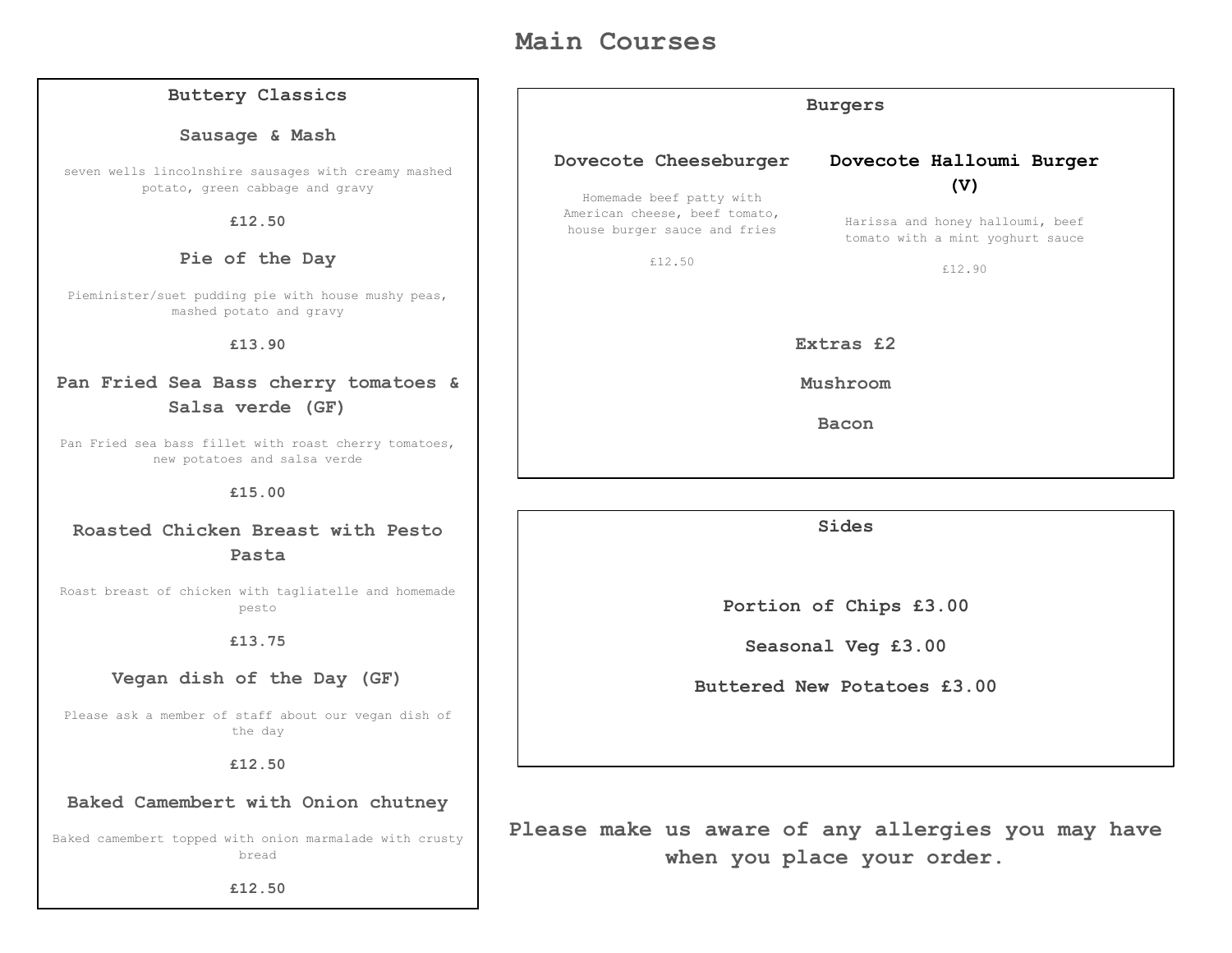## **Salads & Lite Lunches**

ALL SERVED WITH FRESH CRUSTY BREAD

## **Chicken Caesar Salad**

crispy gem lettuce, homemade croutons, grilled chicken & parmesan

#### **£10.90**

#### **Dovecote House Salad**

Inspired by the niçoise; Soft boiled egg, anchovy fillets, new potatoes, capers and olives with baby gem lettuce

#### **£10.90**

## **Local Brixworth Pate**

Brixworth Pate with toast and onion marmalade

#### **£7.90**

## **Homemade Soup of the Day**

Served with crusty bread

#### **£6.50**

### **Brie & Bacon Salad**

brie and chopped bacon

#### **£9.90**

## **Byrn Bakery Vegetarian Quiche**

Locally made vegetable quiche with new potatoes and side salad

**£9.90**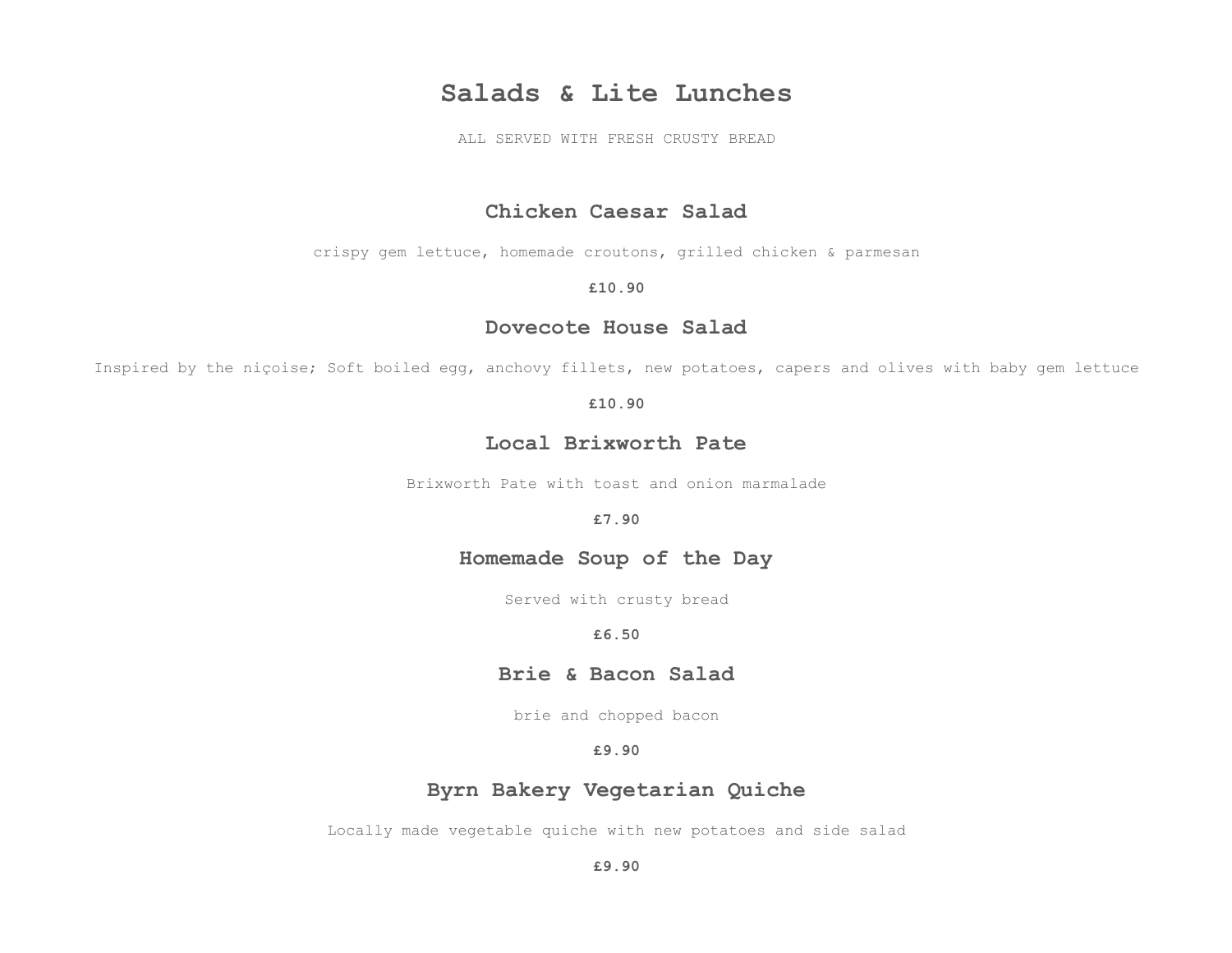## **Sandwiches & Wraps**

ALL SERVED WITH SALAD, AND HOMEMADE NEW POTATO SALAD

**Tuna & Cucumber**

tuna flakes with peppery mayo and cucumber

**£7.75**

#### **Brie – Bacon – Mango Chutney**

creamy brie with crispy bacon & a side of mango chutney

**£8.50**

**Roast Beef & Horseradish**

House roast beef with horseradish sauce and peppery rocket

**£8.25**

 **Fish Fillet**

Breaded fish fillet with tartar sauce

**£8.90**

#### **Tuna and Jalapeno Melt**

Toasted Tuna and Jalapeno sandwich with capers and mozzarella

**£8.75**

## **Portobello mushroom, Pesto and cheese toastie**

Homemade pesto, portobello mushroom and mozzarella

**£8.75**

**Cheese – Pickle (v)**

mature cheddar cheese with chunky farmhouse chutney

**£7.50**

#### **Chicken and Cranberry**

grilled chicken with lettuce and cranberry sauce

**£8.50**

#### **Hummus – Roast Red Pepper (VGN)**

Hummus with roast red peppers

**£7.90**

## **Why not try our Dovecote 50/50?**

add a mug of our soup of the day for just £3.50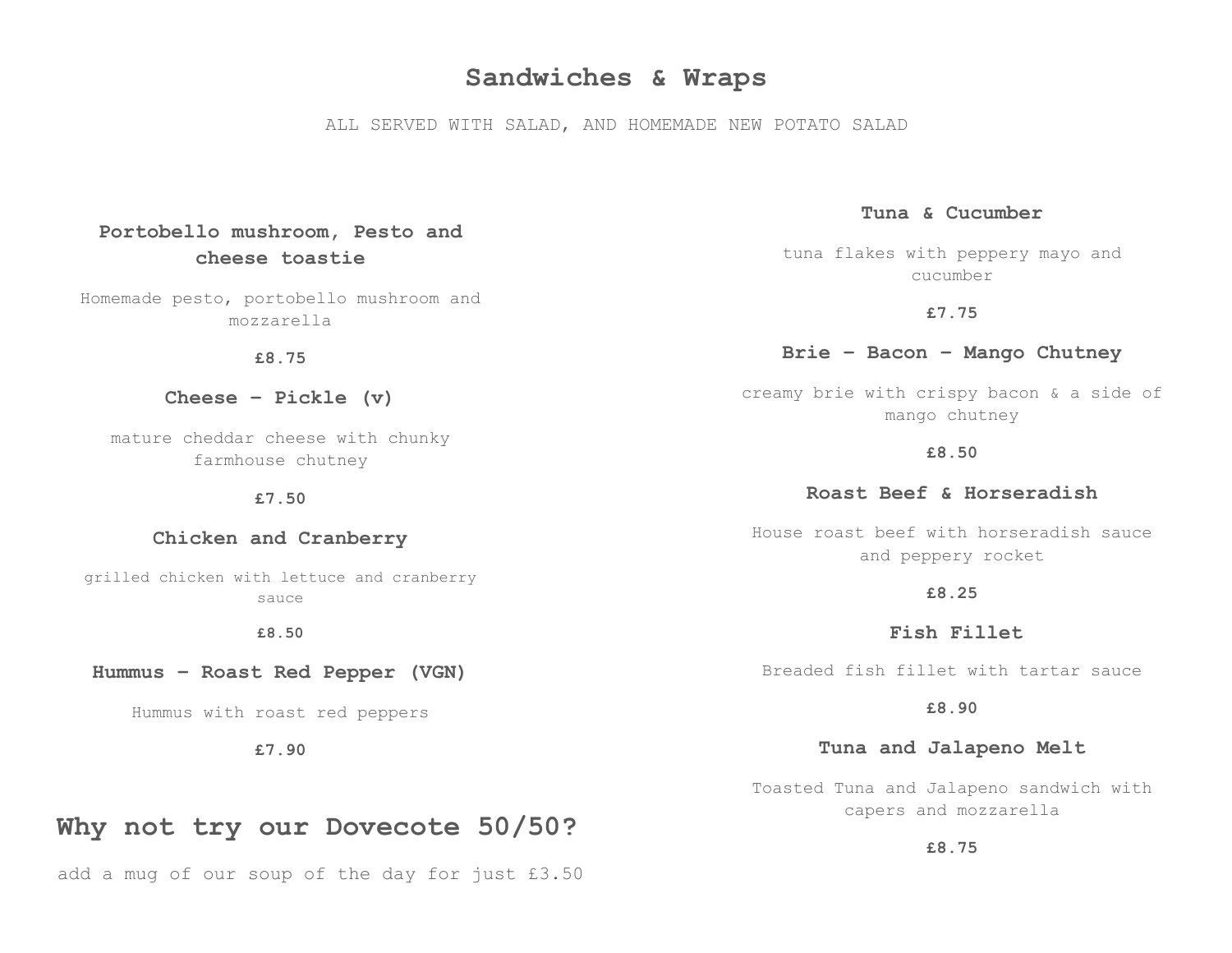## **Tea Room Treats**

## **Dovecote Farm Cream Tea**

Originally served out of a wooden hut during strawberry season, our cream teas are served with a **large scone**, fruit or plain, **homemade homegrown strawberry jam** and **clotted cream** with **tea or filter coffee**

**£6.50**

**Hot Dessert of the Day served with cream or custard**

#### **Dovecote High Tea**

A selection of sandwiches, cakes and baby scone with jam and clotted cream with tea or coffee

Our afternoon teas require advanced booking and are ideal for baby showers, hen do's or just a gathering with old friends

**£18.50/person**

**Or… Why not add a glass of prosecco?**

**£22.50**

**(48 hours notice required)**

**Please view our chilled display cabinet for our selection of homemade cakes and gateaux's**